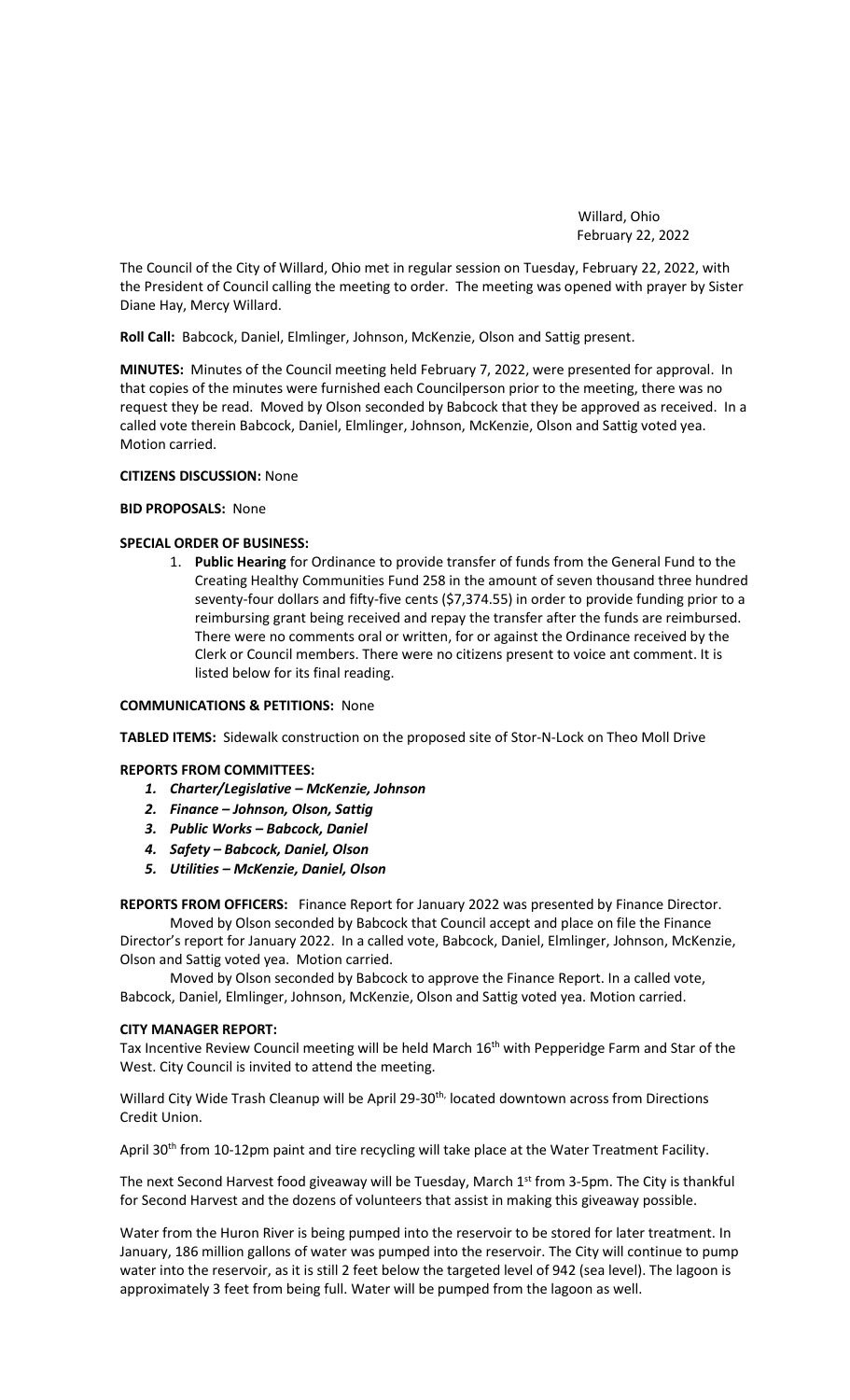A test was held on February 16<sup>th</sup> for the water meter reader position. Sixteen of twenty-nine applicants passed with a score of 70 or higher. The top 3 applicants will be interviewed for the position.

February  $9<sup>th</sup>$ , a test was held for the open dispatch position. 7 out of the 8 applicants that tested passed. Interviews are currently underway for the top 3 applicants.

Gaven Lindsey will be transferring to the Maintenance Department.

A water main break near 522 Fink Street was repaired but, upon investigation the line will need replaced in the future. The Street Department also completed a new double-tap service line at a residential dwelling in New Haven. A service leak on State Route 598 was repaired with a recently purchased Grice Tool. The Grice Tool allows the new line to be placed while simultaneously removing the old line. This will save time, money, and materials.

Construction has started on the covered bridge at the park. City Employees are working on it in between weather events and other jobs. The materials for this project were made possible by a donation from the Willard Moose Lodge.

Carol Knapp has been offered the part-time position of Willard Community Development Director. Carol brings twenty-four years of management and economic field experience to the City. This position is funded through a public-private partnership of the City of Willard, Willard Chamber of Commerce, Willard United Fund, and Willard Area Economic Development Corporation.

The assailant that took the life of Margarita Roblero-Perez on September 21, 2021, was recently sentenced to twenty-five years to life on one count of an unclassified felony murder charge and one F-1 attempt to commit the offense of murder. Thank you to Willard Police Department, Huron County Sheriff Office, Willard Law Director, Huron County Prosecutor's Office, Sandusky County Sheriff Office, Bureau of Criminal Investigation and the Willard Fire and EMS for help with the arrest and prosecution of the assailant.

Dependent on supply, the City of Willard, the Huron County Health Department, and the Huron County Community Library are planning to purchase four pedal-powered bikes and two electricassisted bikes to start the Bike Share Program. This program is fully funded through a grant administered from Huron County Creating Healthy Communities.

As part of capital improvements, 480 tons of rip rap stone is being added to the inside shoreline of the reservoir. This improvement is to help protect the long-term stability of the reservoir shoreline. R.A. Bores will be spreading the stone over the banks with their large excavator in the near future.

The City has been working with Fisher-Titus to prepare a bid package for contractors to bid on the Fisher-Titus Health Walk project. Bid packages will be available to the public on February 8<sup>th</sup> with a bid opening date of February 24<sup>th</sup>.

The City recently received a check from the Ohio Attorney General's Office for \$4,700.00 to help assist with the cost of the newly required Continued Professional Training (CPT) that every officer must attend. The 24 hours of in-person and online instruction is to assist officers with the latest and best practices and tools to become better professionals. Cultural Humility, Mental Health, Use of Force, Legal Updates, Officer Wellness, Sexual Assault, and Domestic Violence are topics included in the CPT education.

Council requested to accept the following donations: \$500 from Don and Sharon Danhoff towards the Clock Tower Fund. \$100 from Don and Shirley Leininger towards the Clock Tower Fund.

Moved by Olson, seconded by Babcock that the donations be accepted by Council. In a called vote, Babcock, Daniel, Elmlinger, Johnson, McKenzie, Olson, and Sattig voted yea. Motion carried.

The City has set July  $4<sup>th</sup>$  as the date for the fourth of July fireworks display with July 5<sup>th</sup> being the rain date.

Trick or Treat will be on October 27<sup>th</sup> with a rain date of October 29<sup>th</sup>.

Sattig asked if the lagoon needed cleaned? Hamons will find out and investigate as to when it was cleaned out last.